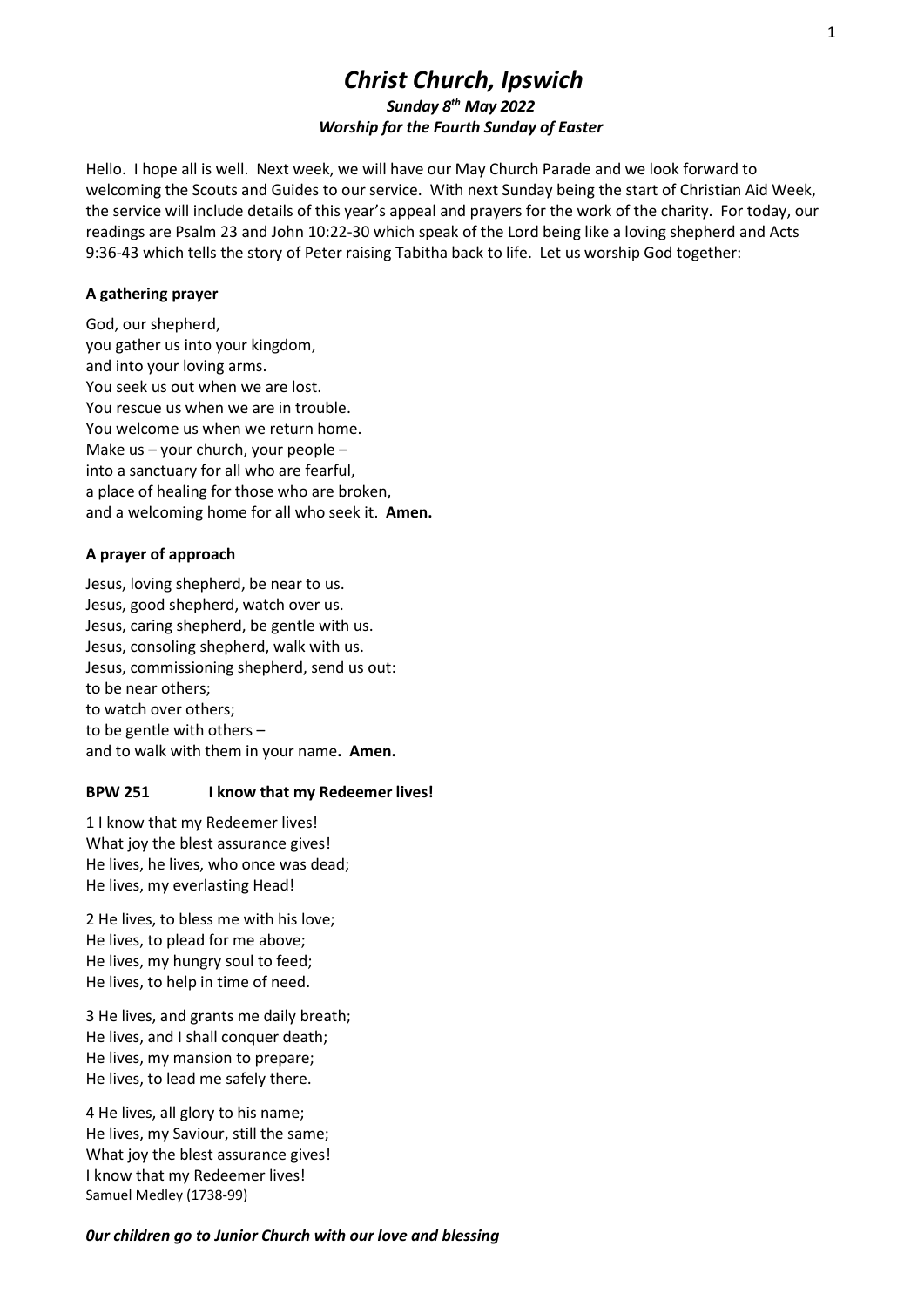### A prayer of adoration

Awesome God, full of glory, you fill our hearts with your love. Awesome God, full of blessings, you fill our lives with your wisdom. Awesome God, full of riches, you enrich us with power and strength for all the ups and downs of life. Awesome God, full of grace, we worship you and glorify your mighty name. Amen.

### A prayer of confession

Forgive us, Lord, when we turn away from those whose tears we are afraid of; whose grief we have not wanted to share; whose pain we have not wanted to see. Forgive us, and grant us courage to be silent where there are no words; to be supportive when there is no easy way ahead; and to carry always the hope of Christ in our hearts – wherever our journey takes us. Amen.

### An assurance of forgiveness

The Lord is our shepherd, who restores our soul. He washes us clean and anoints us with the oil of forgiveness. Thank you, Lord. Amen.

## A prayer of praise and thanksgiving

We praise you, Lord Jesus, for calling us to be your people. As we gather today, may we listen to your word and reflect; listen to one another and respond; listen to the cries of the world and react – that no one may cry alone, and all may rejoice in your love. Amen.

#### The Lord's Prayer

Our Father, who art in heaven, hallowed be thy name; thy kingdom come; thy will be done; on earth as it is in heaven. Give us this day our daily bread, and forgive us our trespasses, as we forgive those who trespass against us. Lead us not into temptation; but deliver us from evil. For thine is the kingdom, the power and the glory, for ever and ever. Amen.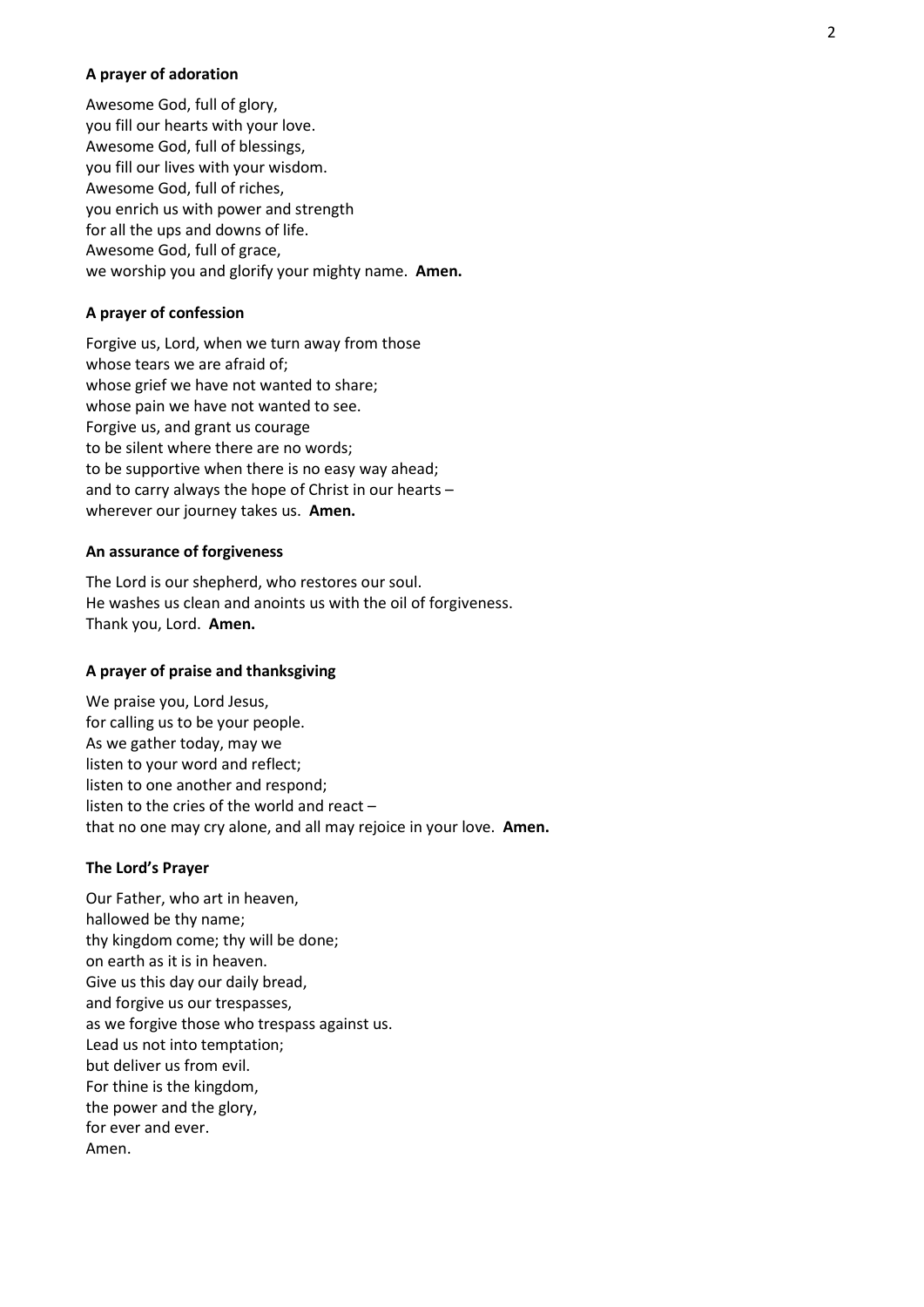### R&S 552 The King of love my Shepherd is

| 1 The King of love my Shepherd is,<br>whose goodness faileth never;<br>I nothing lack if I am his<br>and he is mine for ever.                                                                                                                                                                                                                                                       | 4 In death's dark vale I fear no ill<br>with thee, dear Lord, beside me;<br>thy rod and staff my comfort still,<br>thy cross before to guide me.                                                                                                                                                                                             |
|-------------------------------------------------------------------------------------------------------------------------------------------------------------------------------------------------------------------------------------------------------------------------------------------------------------------------------------------------------------------------------------|----------------------------------------------------------------------------------------------------------------------------------------------------------------------------------------------------------------------------------------------------------------------------------------------------------------------------------------------|
| 2 Where streams of living water flow<br>my ransomed soul he leadeth,<br>and where the verdant pastures grow<br>with food celestial feedeth.                                                                                                                                                                                                                                         | 5 Thou spread'st a table in my sight,<br>thy unction grace bestoweth;<br>and O what transport of delight<br>from thy pure chalice floweth!                                                                                                                                                                                                   |
| 3 Perverse and foolish oft I strayed,<br>but yet in love he sought me,<br>and on his shoulder gently laid,<br>and home, rejoicing, brought me.                                                                                                                                                                                                                                      | 6 And so through all the length of days<br>thy goodness faileth never;<br>Good Shepherd, may I sing thy praise<br>within thy house for ever.<br>H. W. Baker (1821-77)                                                                                                                                                                        |
| <b>Old Testament Reading</b><br>Psalm 23                                                                                                                                                                                                                                                                                                                                            |                                                                                                                                                                                                                                                                                                                                              |
| A Psalm of David.<br><sup>1</sup> The Lord is my shepherd, I shall not want.<br>$\overline{\mathbf{c}}$<br>He makes me lie down in green pastures;<br>he leads me beside still waters;<br>3<br>he restores my soul.<br>He leads me in right paths<br>for his name's sake.<br><sup>4</sup> Even though I walk through the darkest valley,<br>I fear no evil;<br>for you are with me; | your rod and your staff-<br>they comfort me.<br><sup>5</sup> You prepare a table before me<br>in the presence of my enemies;<br>you anoint my head with oil;<br>my cup overflows.<br><sup>6</sup> Surely goodness and mercy shall follow me<br>all the days of my life,<br>and I shall dwell in the house of the Lord<br>my whole life long. |

## Gospel Reading **John 10:22-30**

## Jesus Is Rejected by the Jews

<sup>22</sup> At that time the festival of the Dedication took place in Jerusalem. It was winter,  $^{23}$  and Jesus was walking in the temple, in the portico of Solomon. <sup>24</sup> So the Jews gathered around him and said to him, 'How long will you keep us in suspense? If you are the Messiah,<sup>[a]</sup> tell us plainly.' <sup>25</sup> Jesus answered, 'I have told you, and you do not believe. The works that I do in my Father's name testify to me: <sup>26</sup> but you do not believe, because you do not belong to my sheep. <sup>27</sup> My sheep hear my voice. I know them, and they follow me. <sup>28</sup> I give them eternal life, and they will never perish. No one will snatch them out of my hand. <sup>29</sup> What my Father has given me is greater than all else, and no one can snatch it out of the Father's hand.<sup>[b] 30</sup>The Father and I are one.'

#### New Testament Reading Acts 9:36-43

## Peter in Lydda and Joppa

<sup>36</sup> Now in Joppa there was a disciple whose name was Tabitha, which in Greek is Dorcas. She was devoted to good works and acts of charity.<sup>37</sup> At that time she became ill and died. When they had washed her, they laid her in a room upstairs. <sup>38</sup> Since Lydda was near Joppa, the disciples, who heard that Peter was there, sent two men to him with the request, 'Please come to us without delay.' <sup>39</sup> So Peter got up and went with them; and when he arrived, they took him to the room upstairs. All the widows stood beside him, weeping and showing tunics and other clothing that Dorcas had made while she was with them. <sup>40</sup> Peter put all of them outside, and then he knelt down and prayed. He turned to the body and said, 'Tabitha, get up.' Then she opened her eyes, and seeing Peter, she sat up. <sup>41</sup> He gave her his hand and helped her up. Then calling the saints and widows, he showed her to be alive. <sup>42</sup> This became known throughout Joppa, and many believed in the Lord. <sup>43</sup> Meanwhile he stayed in Joppa for some time with a certain Simon, a tanner.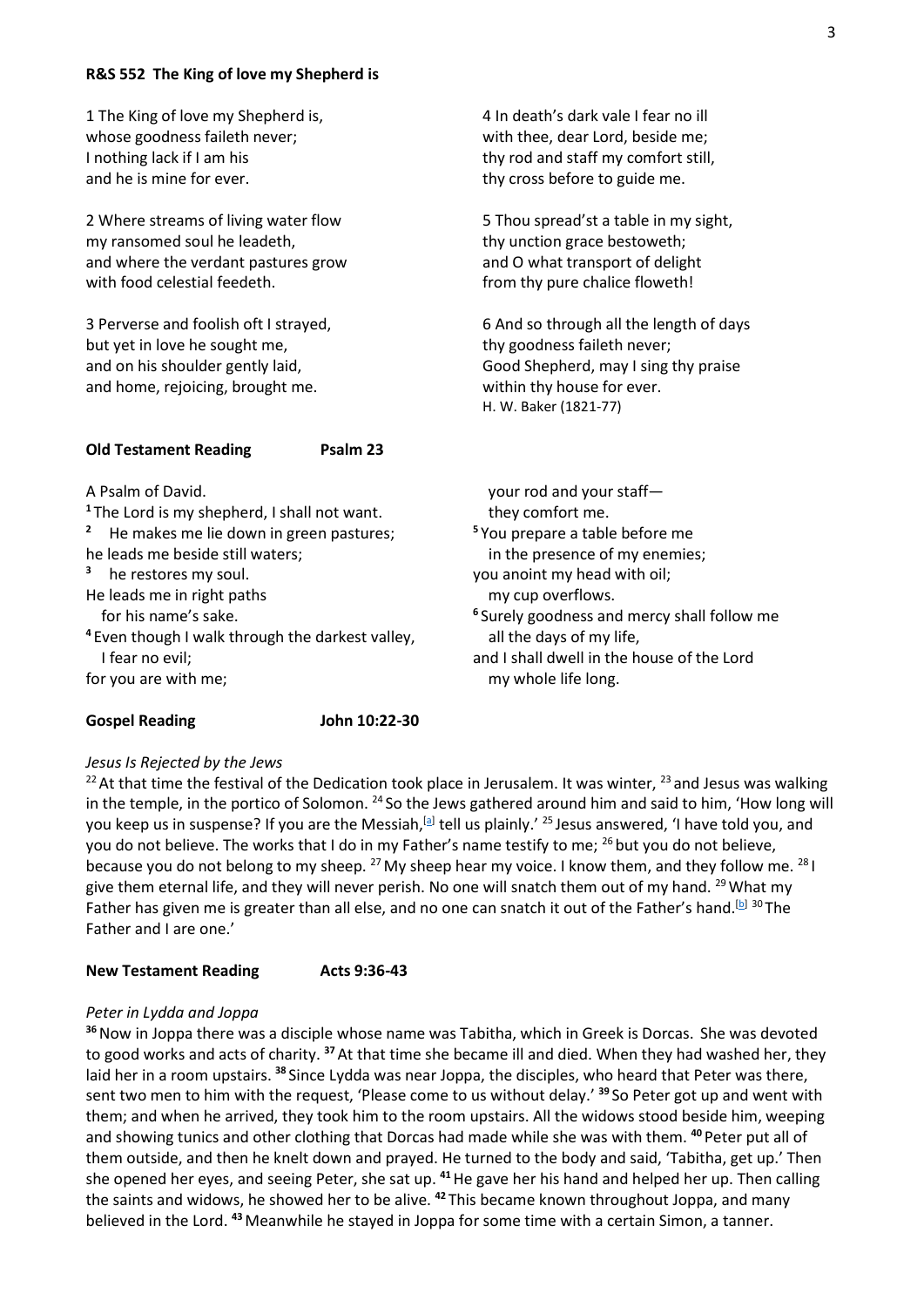### Reflection

Today, we reflect on Luke's wonderful story in Acts. He has just told his readers about Saul's conversion and now, he leads us back into the Jerusalem Church which is where Peter is the prominent person. Before Luke writes of the conversion of Cornelius, the first Gentile convert, he firstly seeks to show that Peter is another strong witness to the power God unleashed in the world through the resurrection of Jesus Christ and the sending of the Holy Spirit on the Day of Pentecost. To achieve this, he tells two miracle stories, the one we've just heard about Tabitha, and just before it, the healing of Aeneas, a paralytic man. Luke hope that his readers will hear the clear echoes of the healing miracle stories of Jesus that he shared in his Gospel writing: Jesus healing a paralytic (Luke 5:17-26), Jesus raising a widow's son at Nain (Luke 7:11-17) and Jesus raising Jairus' daughter (Luke 8:40-56). He trusts these will easily be called to mind here. In this way, he shows that Jesus' prophetic ministry did not end when he died, that this ministry now continues through the service of Peter, John and others. In fact, he actually draws us further back too, to the Hebrew Scriptures: the stories make so much sense when similar stories, such as Elijah raising the widow's son (1 Kings 17:17-24) and Elisha's raising of the Shunammite woman's son (2 Kings 4:8-37) are called to mind. Here is Peter cast firmly in the Old Testament prophet mould and as standing in a long tradition of prophetic ministry.

This helps us to understand both the context and intent of Luke's story and highlights how the power of God was still at work in the new community of Jesus followers. In fact, the dramatic effect of these miracles performed by Peter upon the church and surrounding community are carefully explained as we read that 'And all the residents of Lydda and Sharon saw him and turned to the Lord' (Acts 9:35) and ' this became known throughout Joppa, and many believed in the Lord' (9:42). Many come to faith! Of course, this story of the raising of Tabitha is powerful in so many ways. Luke's portrays Tabitha as a model disciple of Jesus. She is a follower of Jesus in a fledgling community at the port of Joppa, which clearly includes men and women. In fact, Luke uses an unusual term, mathetria, for a woman disciple. Outside of the Church, women would not often be characterised as students in that time. She is 'devoted to good works and acts of charity', she is devoted to serving others and has developed a charitable ministry among the women of the town, especially, among the widows, at a time when there'd be no financial support for them.

Tabitha's care and creativity leads her to making tunics and other clothes for the widows who were in need. When Peter is on the scene, they're found wearing the tunics with thankful hearts and as a touching tribute to the life and love of dear Tabitha. She had lovingly shared her gifts, kindness, generosity with those around her, it had transformed their lives and now they feel the pain of her loss. She had made such a difference and they lament her loss and face up to the possibility that the good work she began might not continue. For me, what makes this story so powerful is that here, in Tabitha, we see a real-life example of someone whose life beautifully bears witness to the power of the Christian faith.

Of course, she's not alone though, is she? This is seen through Peter as well. Through his prophetic ministry of word and deed, his healing of the paralytic man and then his raising of Tabitha, we see the continuing effects of the risen Lord. By the time Peter arrives in Joppa, Tabitha lies ready to be buried. As we mentioned earlier, there are echoes of earlier stories in this story. His action to remove from the upper room the many mourners, reminds us of Jesus in the house of Jairus (Luke 8), although with Tabitha, the mourners are almost definitely genuine and are not professional. Peter repeats Jesus' 'get up', adding only the name of the deceased. But where Jesus tries to limit publicity, Peter encourages the good news to spread. After Tabitha amazingly arose, Peter called 'the saints and widows [and] he showed her to be alive' this became known in Joppa and many believed in the Lord' (Acts 9:41-42). If we recall last week's reading from John for a second, here, we also find Peter following the instructions of Jesus after their breakfast on the beach: 'Feed my lambs', 'tend my sheep' 'feed my sheep'. Today, we see he is now serving as a super shepherd faithfully feeding Jesus' flock by healing, consoling and guiding. Peter's service as shepherd reminds us of Jesus, and even of Elijah and Elisha as we hear that he raises Tabitha who will now carry on creating the clothing for those in crisis, and in doing so, he encourages us, as a great example, just as Tabitha does, to live a life of loving service.

Did you notice Peter's timely response to a request for help? He got up and immediately went to help. Did you notice Peter's compassion and practical care throughout as he serves those surrounded by death and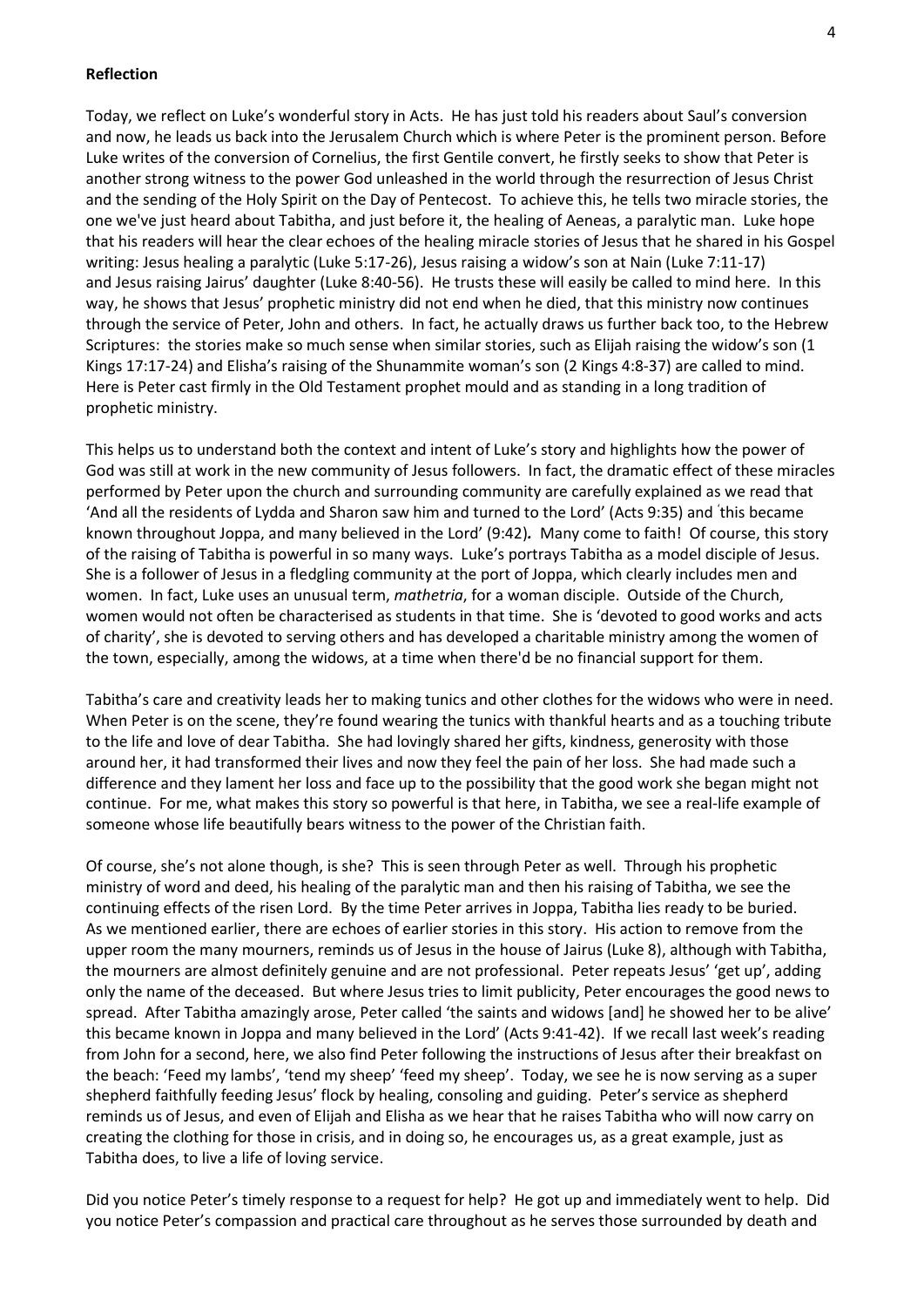grief? He prayed, he offered Tabitha his hand and helped her up and he immediately calls those who love her most to greet the now raised Tabitha. Did you notice that in truth, this is a is a story about service? Tabitha does practical good works, Peter prays and heals and still there's more to be said, more examples to express. Did you notice that the widows have cared for Tabitha after her death, that the two problem solving messengers rush to get Peter's help and that Simon the Tanner offers hospitality to Peter and his entourage and they enter his home after he has aided Tabitha.

Friends, I hope that we are feeling inspired today. I hope that we're happy and committed to keeping up our encouragement of one another and to fostering all of the available giftings within our church family as we worship, witness and work together, as we welcome and celebrate, not only one another, but all, whether friends or strangers, without any prejudice of any possible kind, as we participate in a servant hearted, prophetic, life giving Easter shaped faith, so clearly in view in today's story. We are reminded today that those on the outside can discern the presence of the risen Lord through acts of kindness and compassion as well as through acts of speech, perhaps even more so. Perhaps, as we thank God for the many opportunities that we already have, as individuals and a church, to show care and compassion to those in need, we also remain open to new possibilities for loving service to those in need. Where is God now calling us to go and show care and compassion, help and healing, such that, just as in Luke's story 'many' might 'come to believe in the Lord'? Amen.

## A moment for reflection

## R&S 636 The Church of Christ, in every age

1 The Church of Christ, in every age beset by change but Spirit-led, must claim and test its heritage and keep on rising from the dead.

2 Across the world, across the street, the victims of injustice cry for shelter and for bread to eat, and never live until they die.

3 Then let the Servant Church arise, a caring Church, that longs to be a partner in Christ's sacrifice, and clothed in Christ's humanity.

4 For he alone, whose blood was shed, can cure the fever in our blood, and teach us how to share our bread and feed the starving multitude.

5 We have no mission but to serve, in full obedience to our Lord; to care for all, without reserve, and spread his liberating Word.

F. Pratt Green (1903-2000) © Oxford University Press from Planting Seeds and Growing Trees

## Our prayers of intercession

God of all nations, in faith and with trusting perseverance, we pray for those suffering as a consequence of the policies and decisions of their leaders; for those living in war zones; for those fleeing their countries; for those battling with the effects of climate change; for those left with less than they need to survive; for those whose daily lives are controlled by others.

Lord, in your mercy,

## Hear our prayer.

We pray for those who work in caring professions; those suffering from exhaustion; for those feeling demoralised; for those they aim to support and minister to; for those waiting for help and treatment; for those in the last stages of their life.

Lord, in your mercy, Hear our prayer.

We pray for the church throughout the world; for leaders who have lost their way; for those ministering in divided communities; for those in places where the church is marginalised, persecuted or simple deemed irrelevant.

Lord, in your mercy,

## Hear our prayer.

We pray for the young people of our world; for children traumatised by war and violence; for those whose abuse goes unreported; for those sitting exams; for those struggling to find their way in the world. Lord, in your mercy,

Hear our prayer.